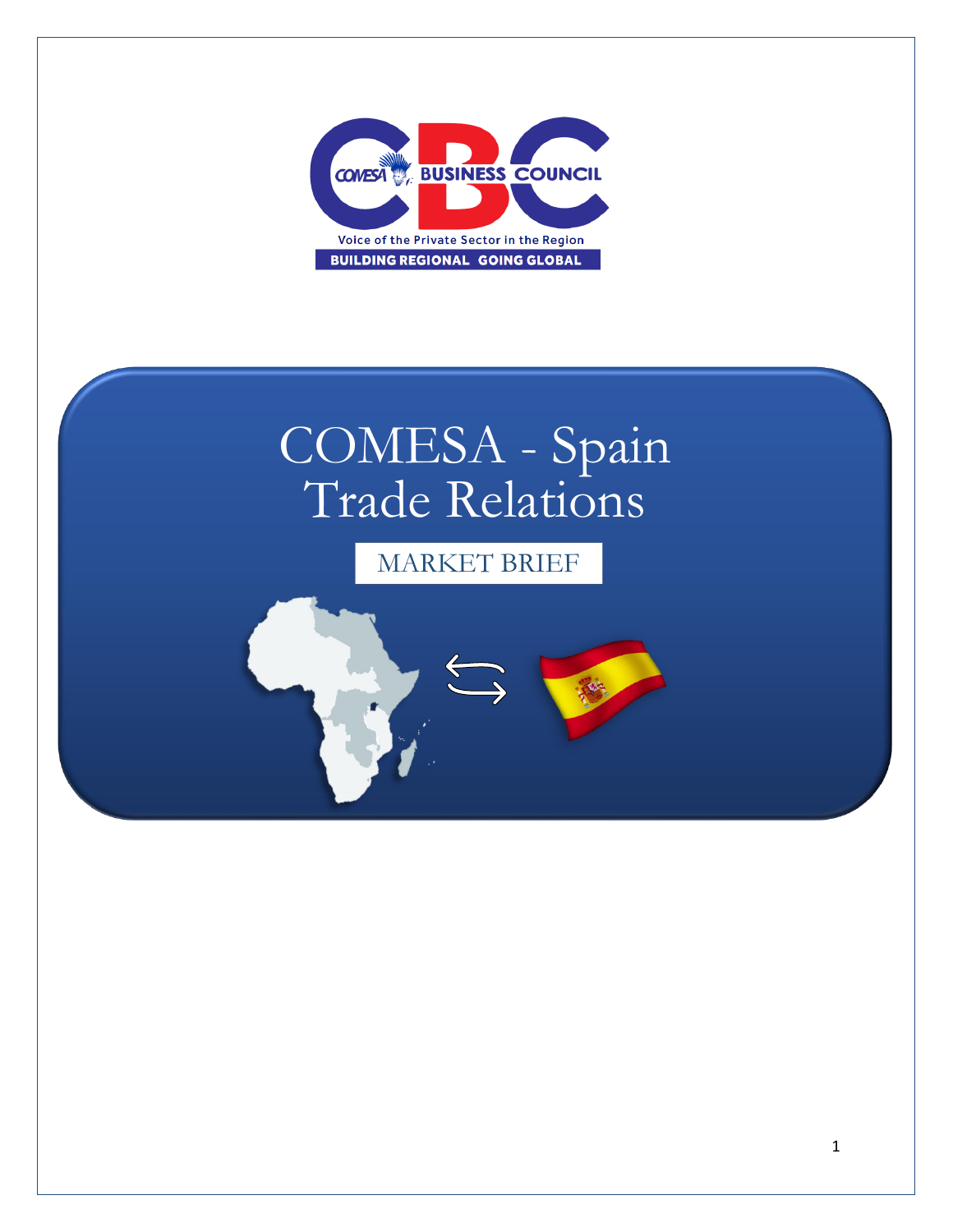#### **1. INTRODUCTION**

Spain is one of COMESA's top export and import trading partner over the past years. According to Trademap, in 2021, Spain was the 4<sup>th</sup> top export destination for COMESA, consumed US\$6.2 Billion worth of products from the bloc.

The top export products include petroleum oils and oils obtained from bituminous minerals, crude; copper, refined; natural gas, liquefied; virgin olive oil; light oils; flat-rolled products of iron or non-alloy steel; urea; medium oils and preparations, of petroleum or bituminous minerals, not containing biodiesel; women's or girls' trousers; flat-rolled products of iron or non-alloy steel; polyethylene in primary forms; methanol "methyl alcohol"; unwrought aluminum alloys; coffee (excluding roasted and decaffeinated); raw cane sugar, in solid form and frozen shrimps and prawns, among others

On the other hand, COMESA sourced goods worth US\$3.8 billion. the top import products include, copper, refined, in the form of cathodes and sections of cathodes; petroleum coke, non-calcined; motor cars and other motor vehicles principally designed for the transport of persons; light oils and preparations, of petroleum or bituminous; boards, panels, consoles, desks, cabinets; aeroplanes and other powered aircraft; live cattle (excluding pure-bred for breeding); unwrought zinc, not alloyed; ceramic flags and paving, hearth or wall tiles; and road tractors for semi-trailers, among others.

#### **2. COMESA-SPAIN TRADE TREND**

In 2020, COMESA total trade with Spain amounted to US\$10 billion (exports and imports). Goods exports totaled US\$6.2 billion; goods imports totaled \$3.8 billion. COMESA goods trade with Spain has trade surplus of \$2.2 Billion.

The chart below highlights the bilateral trade trend between COMESA and Spain.





*Source: UNCOMTRADE, ITC Trademap*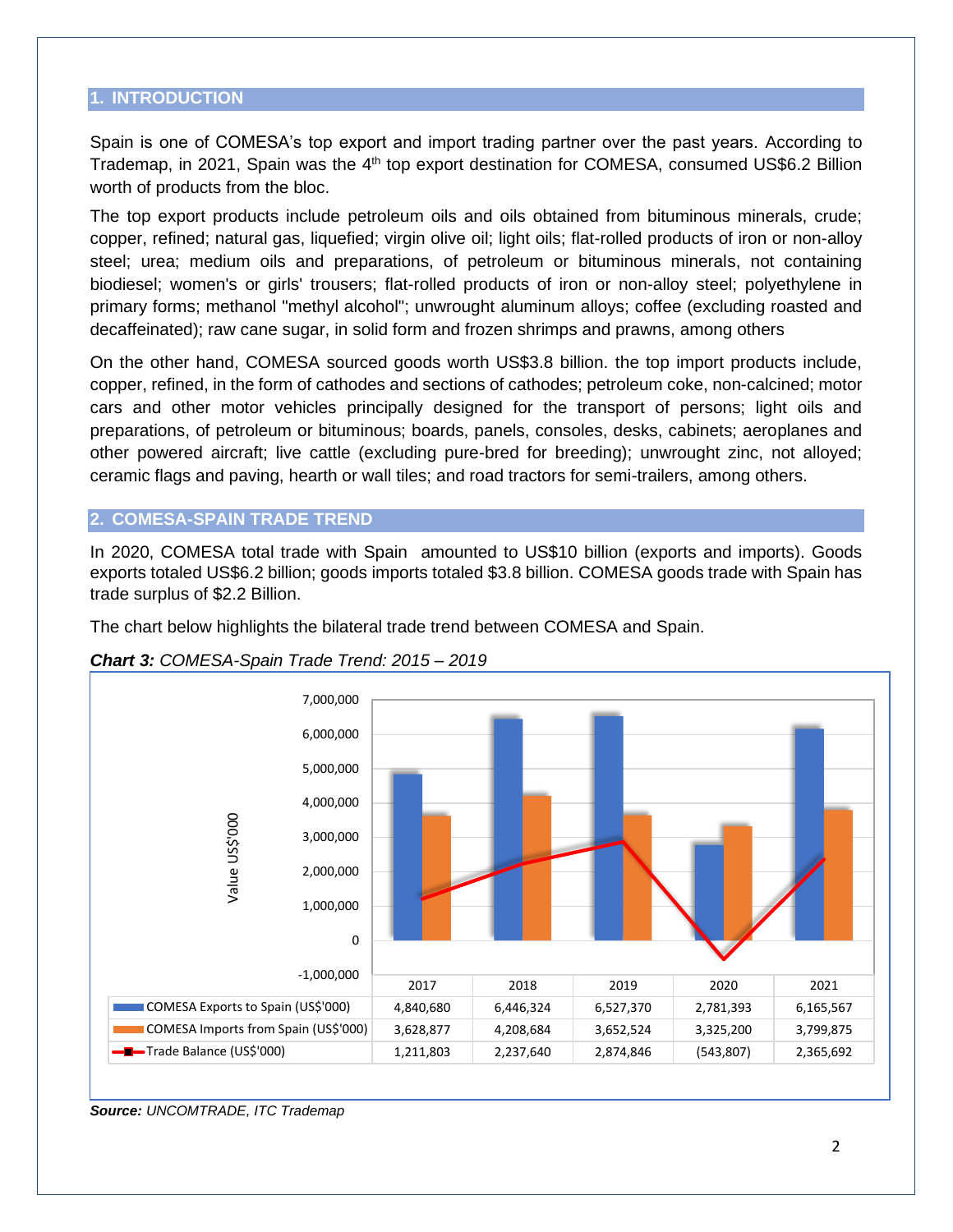### **3. COMESA TOP EXPORT PRODUCTS TO SPAIN**

The top export categories (4-digit HS) in 2019 were: petroleum oils and oils obtained from bituminous minerals, crude; copper, refined; natural gas, liquefied; virgin olive oil; light oils; flat-rolled products of iron or non-alloy steel; urea; medium oils and preparations, of petroleum or bituminous minerals, not containing biodiesel; women's or girls' trousers; flat-rolled products of iron or non-alloy steel; polyethylene in primary forms; methanol "methyl alcohol"; unwrought aluminum alloys; coffee (excluding roasted and decaffeinated); raw cane sugar, in solid form and frozen shrimps and prawns, among others.

| Table 1: COMESA Top export products to Spain - 2019 |  |  |  |  |
|-----------------------------------------------------|--|--|--|--|
|-----------------------------------------------------|--|--|--|--|

| <b>Product label</b>                                                                           | Value in 2021<br>US\$'000 |
|------------------------------------------------------------------------------------------------|---------------------------|
| All products                                                                                   | 6,165,567                 |
| Petroleum oils and oils obtained from bituminous minerals, crude                               | 3,328,794                 |
| Copper, refined                                                                                | 354,983                   |
| Natural gas, liquefied                                                                         | 199,057                   |
| Virgin olive oil                                                                               | 189,059                   |
| Light oils                                                                                     | 105,032                   |
| Flat-rolled products of iron or non-alloy steel                                                | 102,931                   |
| Urea                                                                                           | 84,255                    |
| Medium oils and preparations, of petroleum or bituminous minerals, not<br>containing biodiesel | 69,403                    |
| Women's or girls' trousers                                                                     | 69,240                    |
| Flat-rolled products of iron or non-alloy steel                                                | 65,041                    |
| Polyethylene in primary forms                                                                  | 54,650                    |
| Methanol "methyl alcohol"                                                                      | 49,289                    |
| Unwrought aluminium alloys                                                                     | 45,417                    |
| Coffee (excluding roasted and decaffeinated)                                                   | 44,845                    |
| Raw cane sugar, in solid form                                                                  | 44,307                    |
| Frozen shrimps and prawns                                                                      | 36,722                    |
| Cane or beet sugar and chemically pure sucrose, in solid form                                  | 34,260                    |
| Carbon                                                                                         | 31,652                    |
| Bars and rods                                                                                  | 30,413                    |
| Prepared or preserved tunas                                                                    | 28,296                    |

*Source: UNCOMTRADE, ITC Trademap*

#### **4. COMESA TOP IMPORT PRODUCTS FROM SPAIN**

The top import categories (4-digit HS) in 2019 were: Copper, refined, in the form of cathodes and sections of cathodes; petroleum coke, non-calcined; motor cars and other motor vehicles principally designed for the transport of persons; light oils and preparations, of petroleum or bituminous; boards, panels, consoles, desks, cabinets; aeroplanes and other powered aircraft; live cattle (excluding purebred for breeding); unwrought zinc, not alloyed; ceramic flags and paving, hearth or wall tiles; and road tractors for semi-trailers, among others.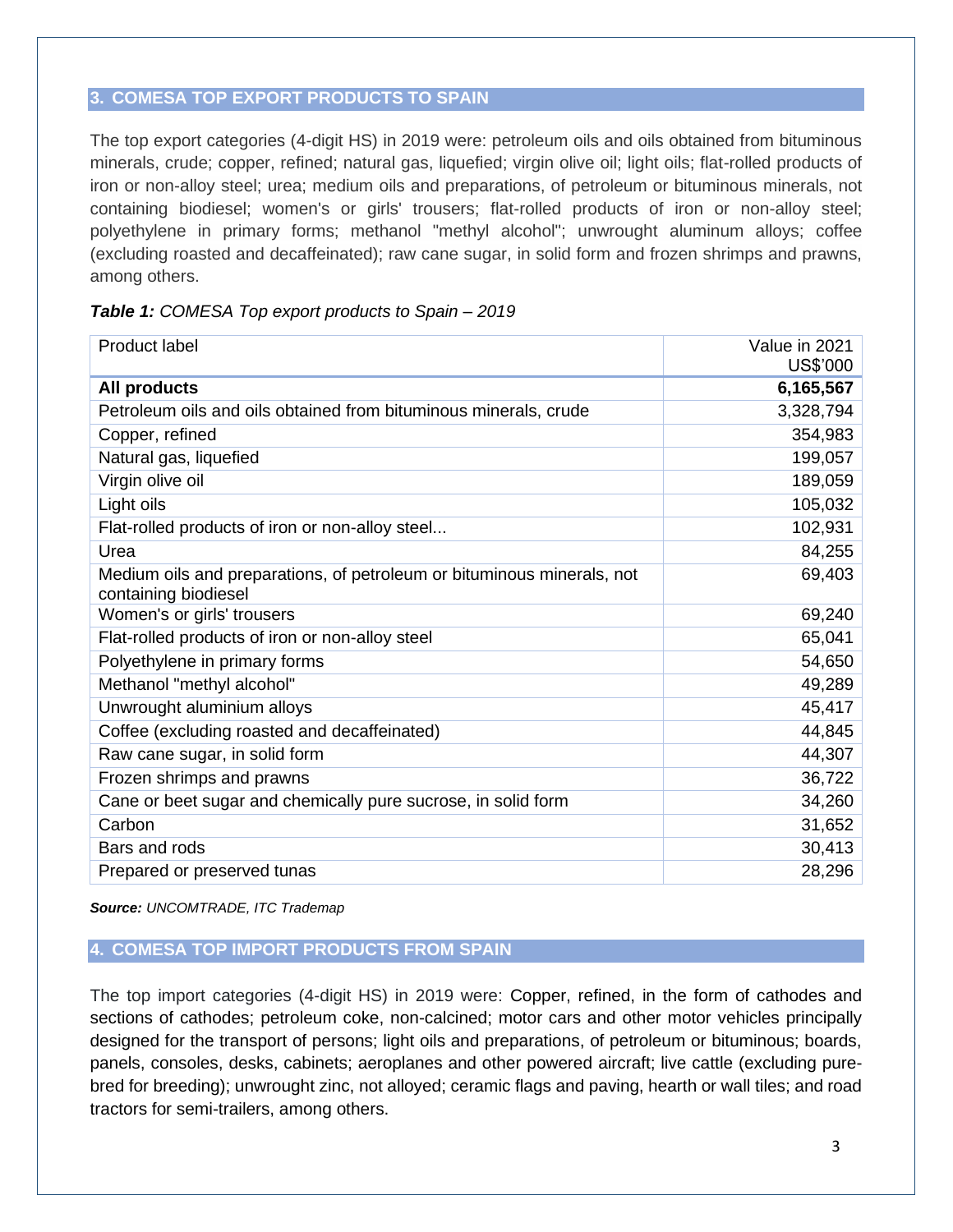| <b>Product label</b>                                                                      | Value in 2021<br><b>US\$'000</b> |
|-------------------------------------------------------------------------------------------|----------------------------------|
| <b>All products</b>                                                                       | 3,799,875                        |
| Copper, refined, in the form of cathodes and sections of cathodes                         | 268,438                          |
| Petroleum coke, non-calcined                                                              | 118,521                          |
| Motor cars and other motor vehicles principally designed for the<br>transport of persons; | 110,090                          |
| Light oils and preparations, of petroleum or bituminous                                   | 75,169                           |
| Boards, panels, consoles, desks, cabinets                                                 | 69,334                           |
| Aeroplanes and other powered aircraft                                                     | 66,326                           |
| Live cattle (excluding pure-bred for breeding)                                            | 60,929                           |
| Unwrought zinc, not alloyed                                                               | 52,227                           |
| Ceramic flags and paving, hearth or wall tiles.                                           | 49,468                           |
| Road tractors for semi-trailers                                                           | 40,254                           |
| Bars and rods                                                                             | 36,040                           |
| Frozen skipjack or stripe-bellied bonito                                                  | 35,587                           |
| Soups and broths and preparations therefor                                                | 33,179                           |
| Mineral or chemical fertilisers                                                           | 30,813                           |
| Medicaments                                                                               | 28,970                           |
| Wire of refined copper                                                                    | 27,906                           |
| Vitrifiable enamels and glazes                                                            | 24,578                           |
| Appliances for pipes, boiler shells, tanks, vats                                          | 23,347                           |
| Bombs, grenades, torpedos, mines, missiles, and other ammunition<br>and projectiles       | 23,291                           |
| Mixtures of odoriferous substances and mixtures                                           | 22,955                           |

# *Table 2: COMESA Top import products from Spain – 2021*

*Source: UNCOMTRADE, ITC Trademap* 

# **5. COMESA COUNTRIES EXPORT VALUES TO SPAIN**

| <b>COUNTRY</b>                    | Value in 2021<br><b>US\$'000</b> |
|-----------------------------------|----------------------------------|
| <b>COMESA Aggregation</b>         | 6,165,567                        |
| Libya, State of                   | 3,430,891                        |
| Egypt                             | 1,390,208                        |
| Tunisia                           | 618,780                          |
| Congo, Democratic Republic of the | 336,088                          |
| <b>Mauritius</b>                  | 80,786                           |
| Kenya                             | 66,534                           |
| Uganda                            | 50,008                           |
| Eswatini                          | 41,065                           |
| Seychelles                        | 40,704                           |
| Zambia                            | 34,559                           |
| Ethiopia                          | 26,662                           |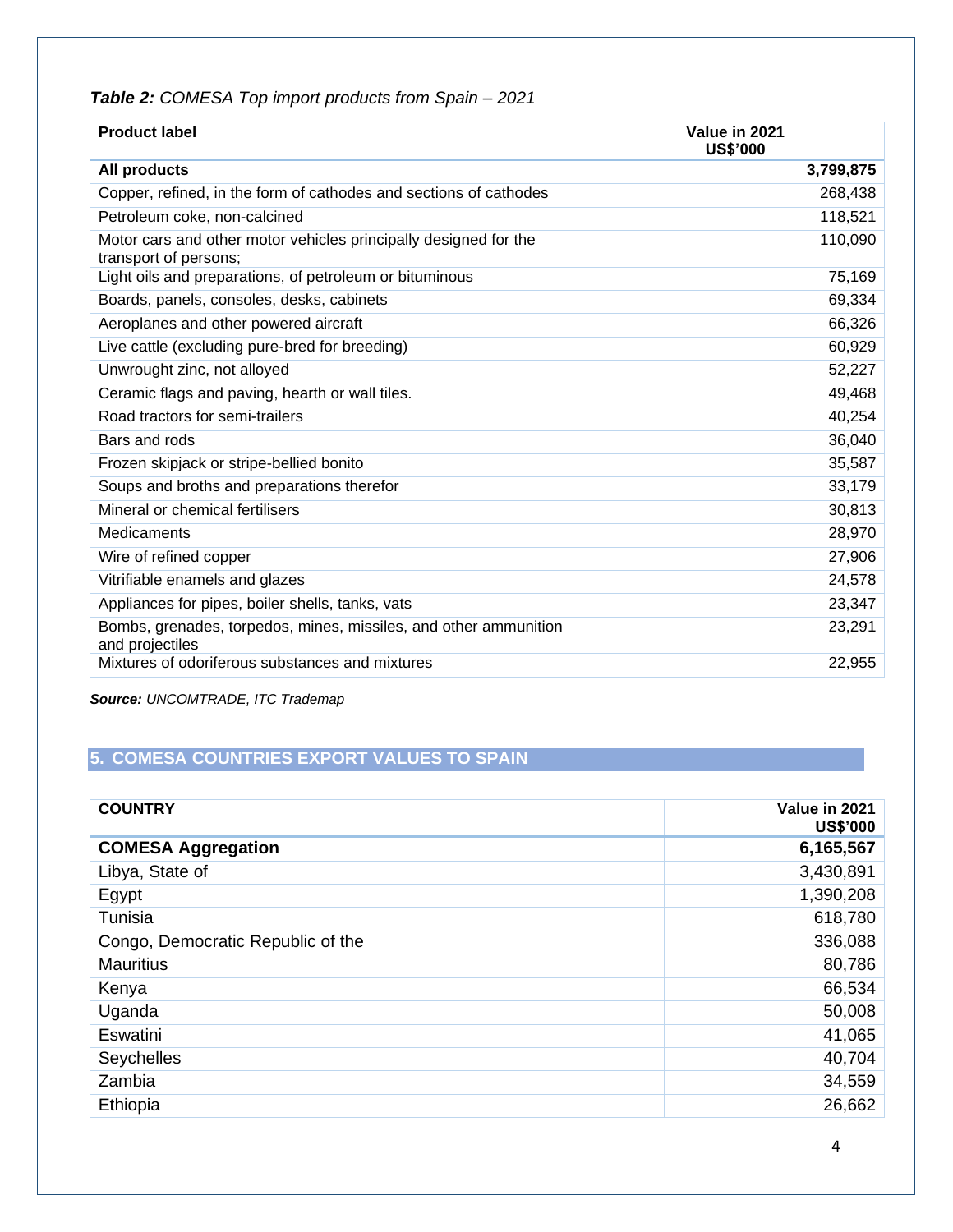| Madagascar | 26,085 |
|------------|--------|
| Zimbabwe   | 14,232 |
| Malawi     | 3,996  |
| Somalia    | 3,577  |
| Comoros    | 449    |
| Sudan      | 370    |
| Djibouti   | 268    |
| Rwanda     | 242    |
| Burundi    | 63     |
| Eritrea    |        |

*Source: UNCOMTRADE, ITC Trademap*

# **6. TOP COMESA COUNTRIES SOURCING FROM SPAIN**

| <b>COUNTRY</b>                    | Value in 2021<br><b>US\$'000</b> |
|-----------------------------------|----------------------------------|
| <b>COMESA Aggregation</b>         | 3,799,875                        |
| Egypt                             | 1,881,876                        |
| Tunisia                           | 924,286                          |
| Libya, State of                   | 364,553                          |
| Kenya                             | 124,080                          |
| Congo, Democratic Republic of the | 110,927                          |
| <b>Mauritius</b>                  | 83,963                           |
| Seychelles                        | 81,044                           |
| Ethiopia                          | 44,002                           |
| Djibouti                          | 35,885                           |
| Sudan                             | 33,534                           |
| Madagascar                        | 33,080                           |
| Uganda                            | 21,224                           |
| Zambia                            | 16,956                           |
| Somalia                           | 13,866                           |
| Zimbabwe                          | 9,392                            |
| Rwanda                            | 6,925                            |
| Comoros                           | 4,861                            |
| Malawi                            | 3,575                            |

*Source: UNCOMTRADE, ITC Trademap*

## **7. COMESA EXPORT POTENTIAL TO SPAIN**

The products with greatest export potential from COMESA to Spain are (ignition) wiring sets for vehicles; motor vehicles for the transport of persons; fish fillets, frozen, shrimps and prawns;